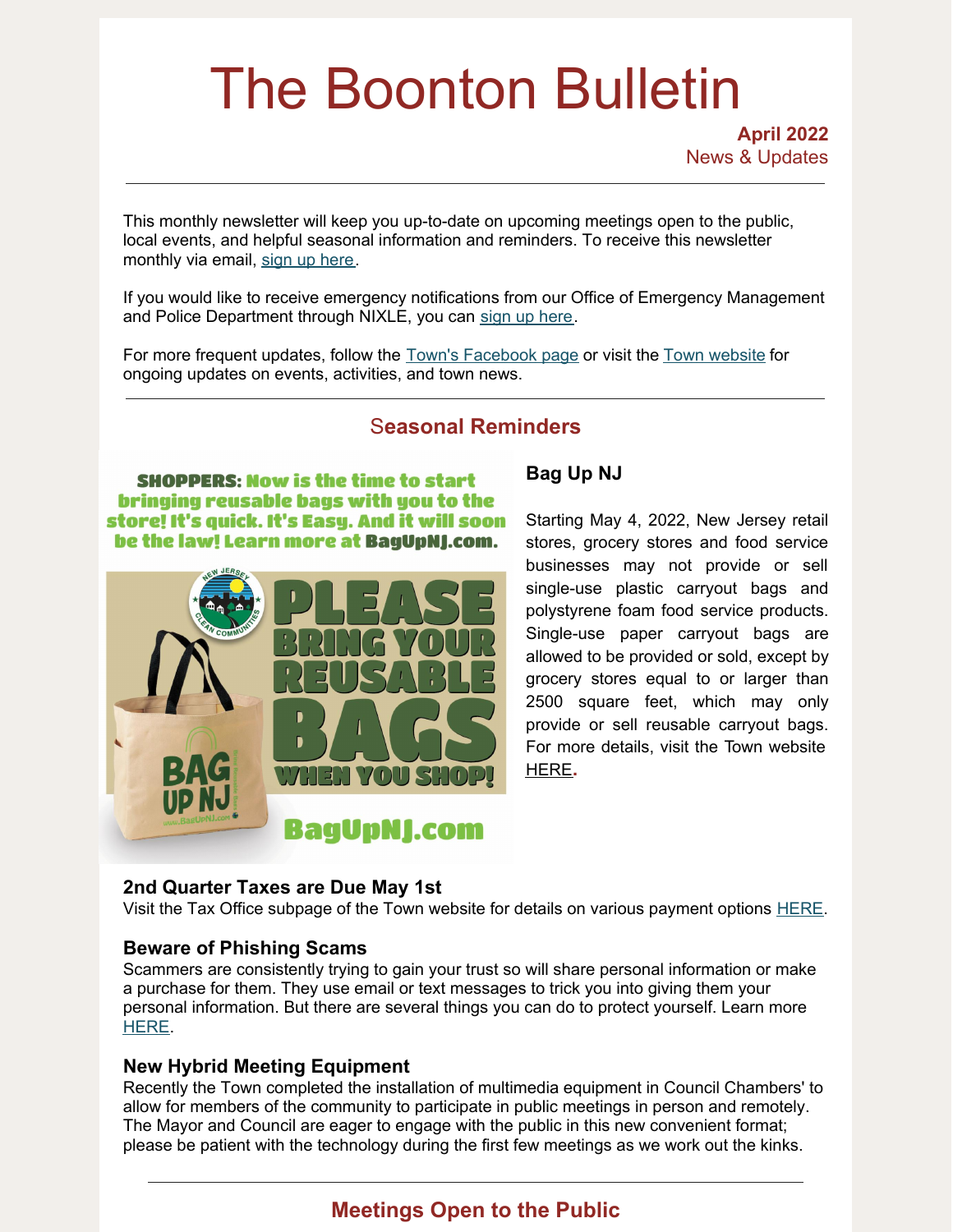**Mayor and Town Council**

April 4th & 18th at 7:30 pm

#### **Historic Preservation Commission**

April 6th at 7:30 pm

**Planning Board** April 13th at 7:30 pm

**Board of Health** April 19th at 7:30 pm

> **Meetings occur in person at Town Hall located at 100 Washington St., Boonton, NJ unless otherwise noted on the Town website.**

**Agendas are posted prior to each meeting and can be found in th[eAgenda](https://www.boonton.org/AgendaCenter) Center here. Minutes are added once approved.**

### **View the Town's [Calendar](https://www.boonton.org/calendar.aspx) here**

## **Events & Activities**

#### **Clean Up Day**

#### **April 23rd, 9am at Grace Lord Park**

Garbage Bags, Gloves, bottled water and lunch will be provided to volunteers. Please meet up at the Grace Lord Park gazebo at 9am, no registration is required.

#### **Summer Camp Registration is Open**

Boonton residents entering Kindergarten (currently in Pre k 4) through 6th grade (currently in 5th grade) in the fall are eligible to attend.

Camp will run M-F 9 am - 2 pm with early drop-off available at an additional charge.

Counselor opportunities are available, visit the recreation page [here](https://www.boonton.org/179/Recreation-Sports) for application and details.

Note: Bridges to Learning will be offering an aftercare program this year. For more information and registration, please visit [boontonschools.ce.eleyo.com](https://boontonschools.ce.eleyo.com/).

# **Mattress Races and "The Winners Circle" Derby Party**

**May 7th**

Registration is now open for bed entries at **[Boonton.RecDesk.com](http://boonton.recdesk.com).** Grab a few friends, make a team of 5 and sign up. It is sure to be a great time!

#### **Spring Car, Truck, and Bike Show May 22nd on Main Street**

Trophy sponsorships and vendor spaces are available! If you would like to be vendor or participate by entering your car, please visit the recreation page [here](https://www.boonton.org/179/Recreation-Sports) for links to each opportunity.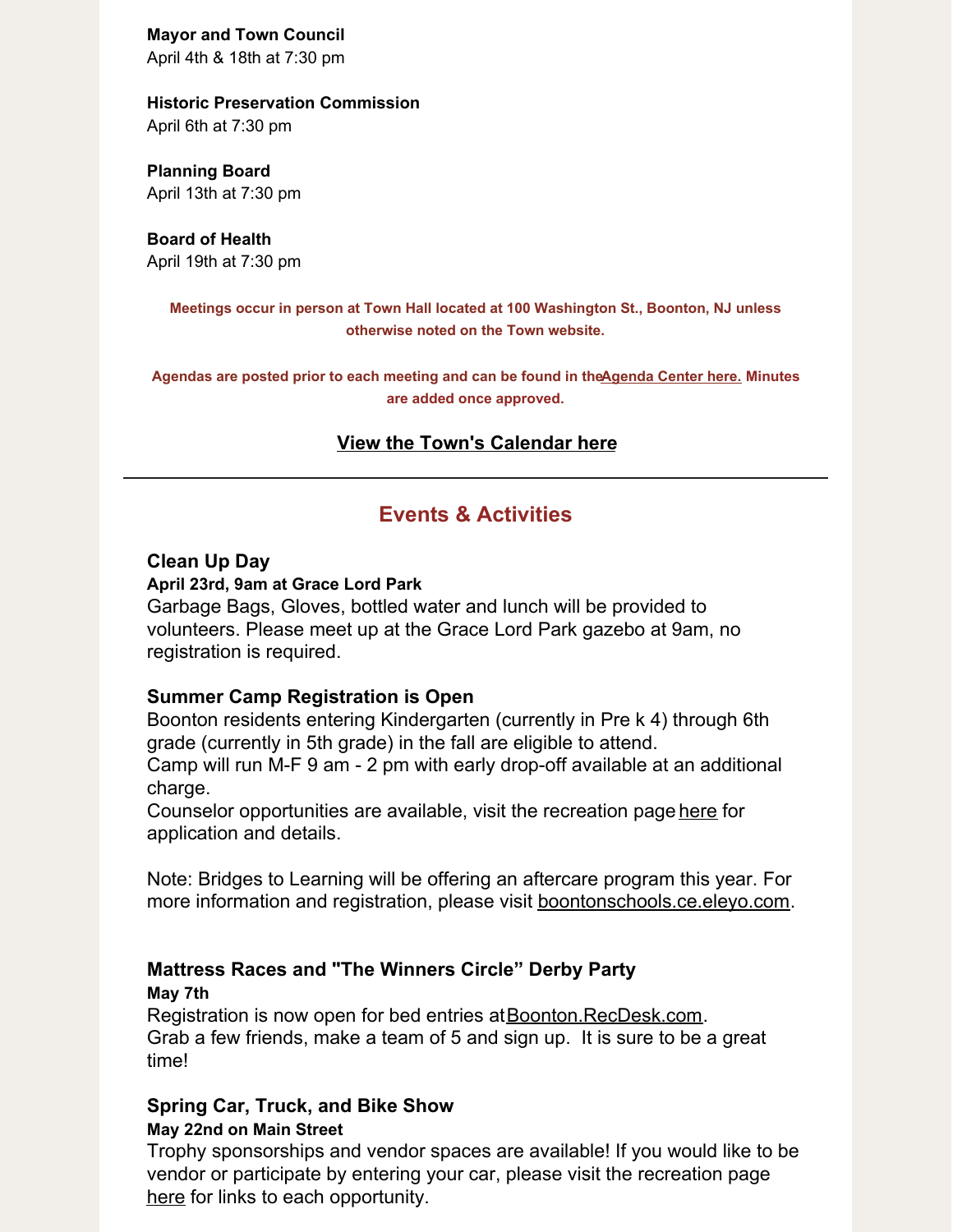#### **Register for all Recreation Events using the Recreation Desk**

Create a family account today and register for all activities in one location. Link to Recreation Desk [here](https://boonton.recdesk.com/Community/Home)

#### **View the Recreation [Department's](https://www.boonton.org/446/Special-Events) events page here**

## **News & Updates**

#### **Health Department**.

#### **COVID-19**

See the latest statistics and news from the Boonton Health Department on the webpage, or click [here](https://www.boonton.org/635/Coronavirus-COVID-19). Stats are updated as they are received from the Health Dept, usually weekly on Mondays.

#### **Tax Office**

#### **Reminder quarterly taxes are due May 1st**

For more information or to learn how to make a payment, visit the Tax office webpage [HERE](https://www.boonton.org/220/Tax-Office)

#### **Department Spotlight: Finance**



Mike Yazdi is the new Chief Financial Officer for the Town of Boonton. Prior to being hired by the Mayor and Council in March, Mike worked alongside the executive team in the Borough of Bloomingdale for 6 years. Before entering the government world, Mike graduated from Montclair State University with a degree in Finance in 2017. Mike oversees the financial operations for the Town and aides the Administration and Council in making decisions based on financial stability. His duties require constant cash flow monitoring as well as accounting best practices to ensure the staff and Council are enabled to make optimal decisions for the Town with accurate data at their fingertips. Mike has a passion for problem solving and data analytics, which enables a growth mindset to develop more efficient operations within the Town. Outside of work, Mike has a passion for golf on a competitive level, and is an avid sports fan. Please welcome Mike to Boonton when you encounter him at Town Hall.

> 100 Washington Street Boonton, NJ 07005 973-402-9410 **[www.Boonton.org](http://www.boonton.org)**